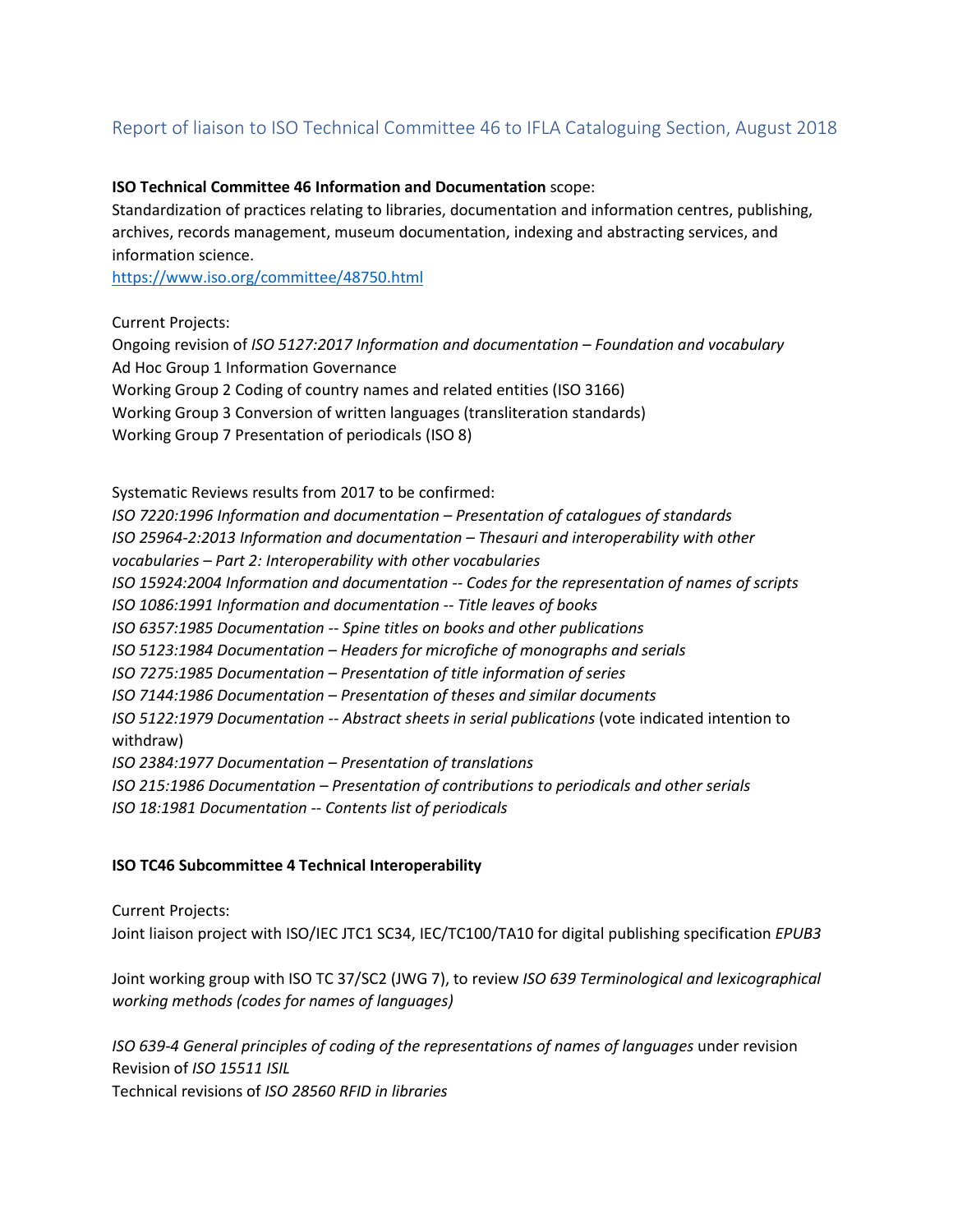## *ISO 18626 Interlibrary loans*

*ISO 15836 part 2 DCMI properties and classes* (no new properties have been added (yet), but there are new notes and examples, and 20+ definitions have been changed; Extensions based on DC application profiles will be prepared in the WG and passed to DC Usage Board for approval)

*ISO 20614:2017 Data exchange protocol for interoperability and preservation, a protocol for connecting production systems and digital archives* (published 2017)

Information item provided by SC4:

ISO Date/Time standard (*ISO 8601*) is being revised by ISO TC 154 – DIS versions of Part 1 (Basic rules) and Part 2 (Extensions) were approved in March 2017. The WG is still preparing FDIS versions, which are needed due to one no vote. Most users may not need the features in Part 2.

#### **ISO TC46 Subcommittee 8 Quality – Statistics, Performance Evaluation**

Dr. Wonsik Shim has just been voted into the position of chair.

Current projects: *ISO 21246 Key indicators for museums ISO 21248 Quality assessment for national libraries* (DIS ballot complete) International archives statistics (to be reactivated in 2018 with the intention of creating a technical specification)

#### **ISO TC46 Subcommittee 9 Identification and Description**

Current projects:

Revision of *ISO 690 Guidelines for bibliographic references and citations to information resources* Revision of *ISO 999 Guidelines for the content, organization and presentation of indexes* (incorporating principles from *ISO 5963 Methods for examining documents, determining their subjects, and selecting indexing terms*) *Working Group requires a convenor.*

Revision of *ISO 3297 ISSN* (Proceeding to DIS stage)

New project to develop *ISO 22038 Description and presentation of rights information* (emphasis on embedding and presenting rights statements within electronic resources)

Publication of revision of *ISO 3901 International Standard Recording Code*

Confirming the retrieval of the defunct registration agency for *ISO 21047 International Standard Text Code*

*ISO 2108 ISBN* revision published in 2017 *ISO 20247 International library item identifier (ILII)* published 2018

Systematic Reviews completed in the past year: *ISO 832 - Bibliographic description and references – Rules for the abbreviation of bibliographic terms ISO 26324 - Digital object identifier system ISO 27729 – International standard name identifier (ISNI) ISO 27730 – International standard collection identifier (ISCI)*